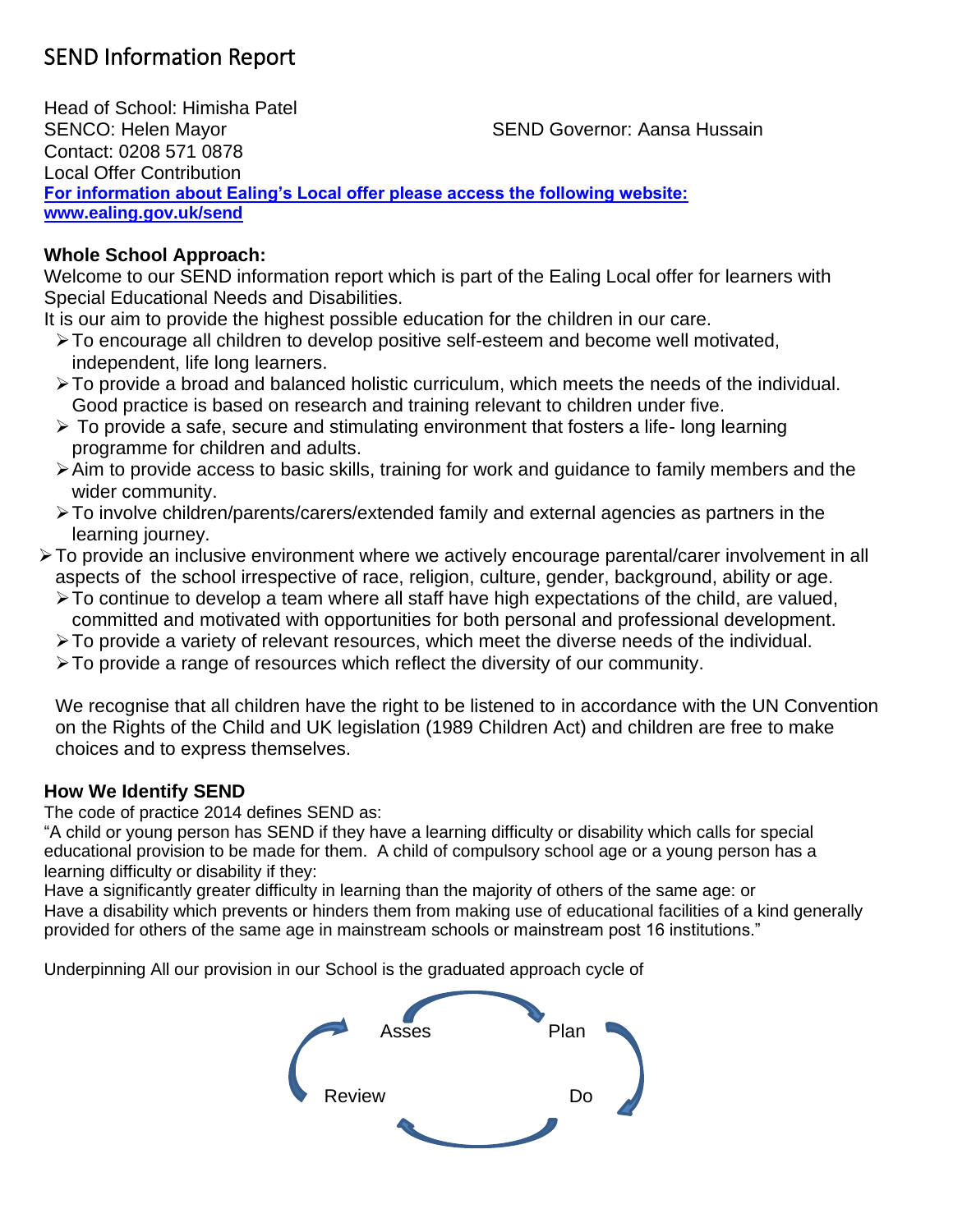All practitioners are responsible for every child in their care, including those with special educational needs.

**Assess**: The school assesses all of the children's strengths and areas for development through observations and discussions with all keypersons . Children's learning is shared with all parents on a termly basis.

**Plan**: Keypersons and SENCO discuss individual children's learning needs whether additional support would be appropriate and effective. Keypersons and SENCO meet with individual parents and discuss learning and areas of concern.

**Do**: Keypersons and SENCO plan IEP's in discussion with parents. Where appropriate the SENCO will send referrals to outside agencies such as Speech and Language Therapists and The Child Development Team. For Children with more complex needs and where more than one outside agency are working with the child a review of the child's progress is carried out termly and the outside agencies are invited to attend.

**Review**: IEP's are reviewed with keypersons and parents termly.

# **SEND Needs:**

Children's SEND is generally thought of in the following four broad areas of need and support:

- 1. Communication and interaction
- 2. Cognition and learning
- 3. Social, emotional and mental health
- 4. Sensory and/or physical needs

At Grove House Nursery School and Children's Centre we have a three tiered approach to support children's learning.

Universal – this is quality first teaching for all children, delivered by all keypersons and well differentiated to meet individual children's needs and learning styles

Targeted –This includes the graduated approach of assessing, planning, providing and reviewing children's learning and interventions that have been put in place to support individual children. It will also include small group activities as well as one to one support where needed.

Specialist –this includes the involvement of outside agencies that are working with the children on a regular basis. This may include Educational Psychology, speech and Language Therapy, Occupational Therapy, Physiotherapy and the Child Development Team. When appropriate the school can request that Local Authority Services carry out a Statutory Assessment.

#### **Social and Emotional Development of all our children**

The school implements the Early Years Foundation Stage framework to support children's personal, social and emotional development. Further information for this can be found at www.**foundation**years.org.uk. We also teach children strategies to help them socially and emotionally in the following ways:- Circle time

Small group interventions such as 'PALS'

We operate a key person system whereby each child has a key person with whom they develop a close relationship. The key person carries out the home visit, plans the child's settling in period and is responsible for the child's tracking and monitoring and parents meetings.)

#### **Staff**

At Grove House Nursery School and Children's Centre we believe that children's needs will be first met through the high quality first teaching delivered by all practitioners. We actively monitor teaching and learning throughout the school. Staff at the school are well qualified and experienced and we offer continued professional development opportunities for all staff.

#### **School Partnerships and Transitions**

How do we help children when they move to another school?

Whenever any child moves to another school we always pass on school records to a new school. If a child has SEN we also: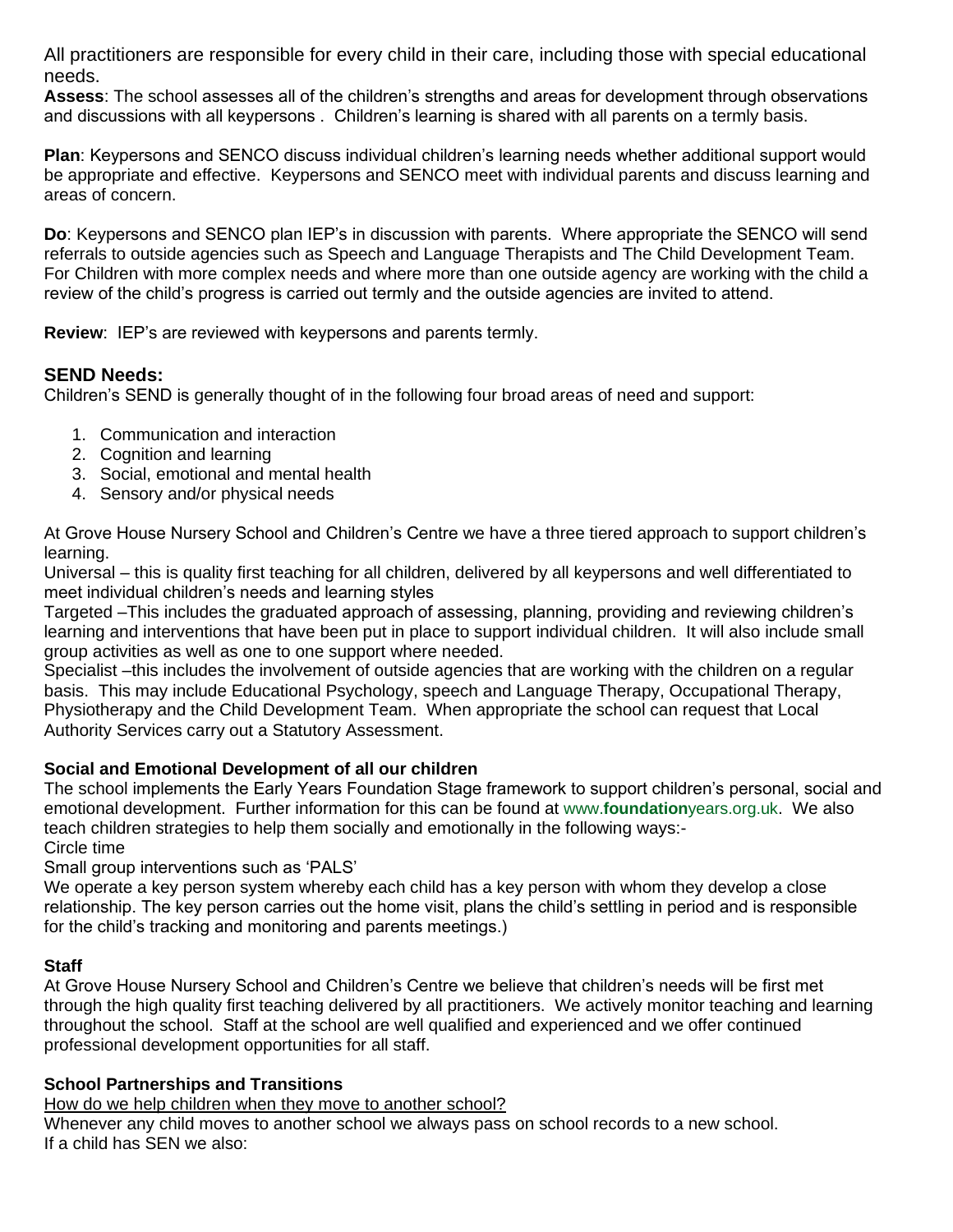Pass on SEND records to the new school including SEND support plans or statement/EHC Plans and 'one page profiles'.

Liaise with the SENCO/ of the new school to clarify any information necessary.

If needed we can include suggested ways to support a child to ensure they settle quickly in their new school If possible we invite the new school to the last review of a child with a statement/ EHC Plan and a transition plan can be set up as part of this meeting.

# *How do we help children when they move from the infant toddler centre to the over threes?*

When moving across:

Information will be passed on to the key person in advance and in most cases, a transition meeting will take place and all necessary paperwork will be handed over to the child's new key person.

Children will be able to visit the over three's regularly prior to their start date.

The new key person will visit the child in the Infant toddler centre to observe him/her and start to develop a relationship.

Joint home visits with the Infant toddler centre key person and the new over threes Key person will be carried out.

# **Complaints**

If you are concerned at any time about the support your child is receiving please contact the school in this order:

Class teacher **SENCO** Head teacher Chair of Governors The schools complaints (available upon request from the School Office)

#### **Local Authority**

- Educational Psychology Service
- Ealing Service for Children with Additional Needs (i.e. visual and hearing impairment)
- SALT (Speech and Language Therapy)
- OT (Occupational Therapy)
- Physiotherapy
- Clinical Psychologists

Relevant school policies underpinning this SEND Information Report include: SEND policy

Legislative Acts taken into account when compiling this report include:

- Children & Families Act 2014
- Equality Act 2010
- Mental Capacity Act 2005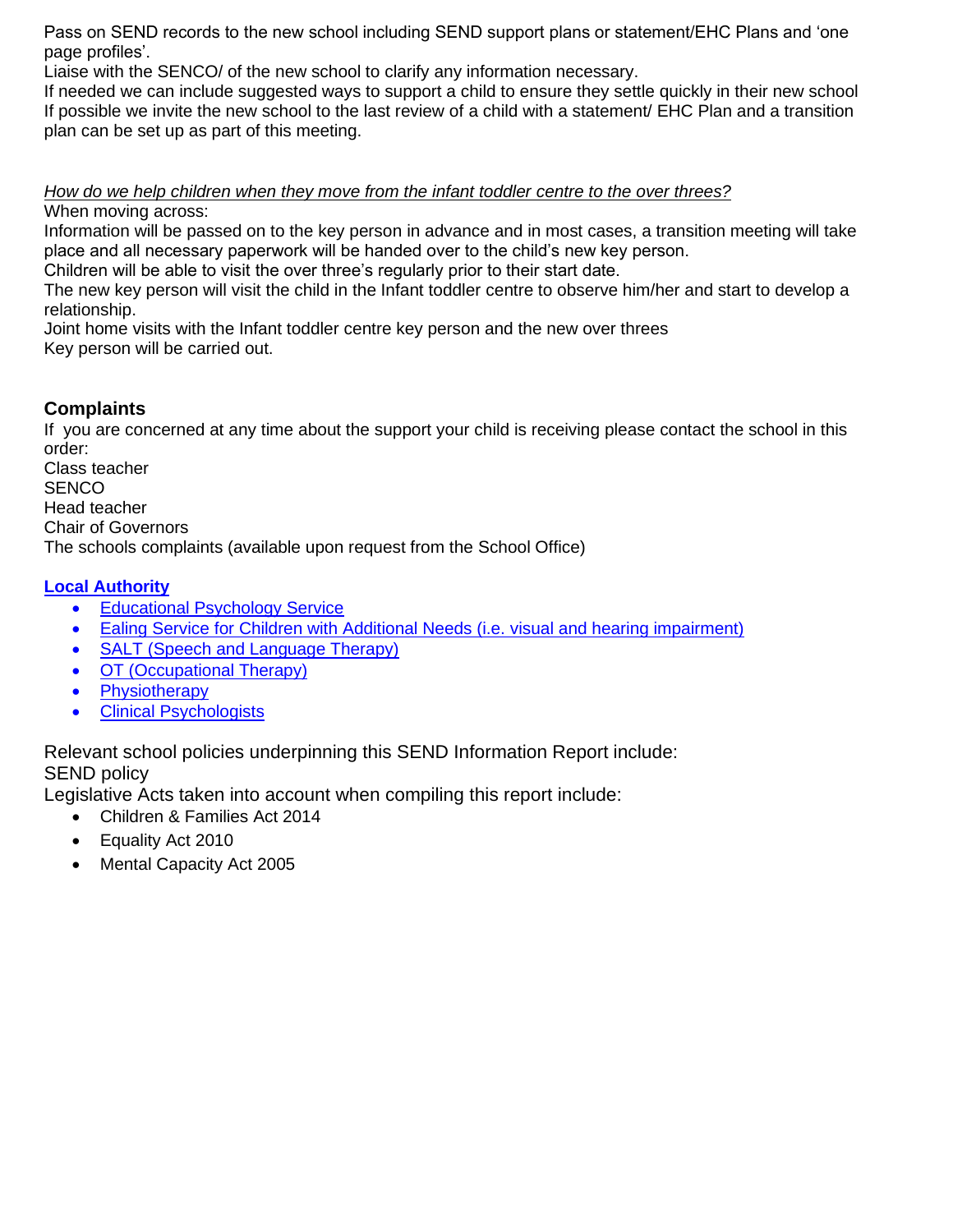

# **GROVE HOUSE NURSERY SCHOOL AND CHILDREN'S CENTRE Headteacher: Himisha Patel**

# **Policy for Special Educational Needs and Disability**

Reviewed: February 2021 Next review: March 2022

Approved by Governing Body at their meeting on 23rd February 2021

Signed: ……………………………………………………..……Chair of Governors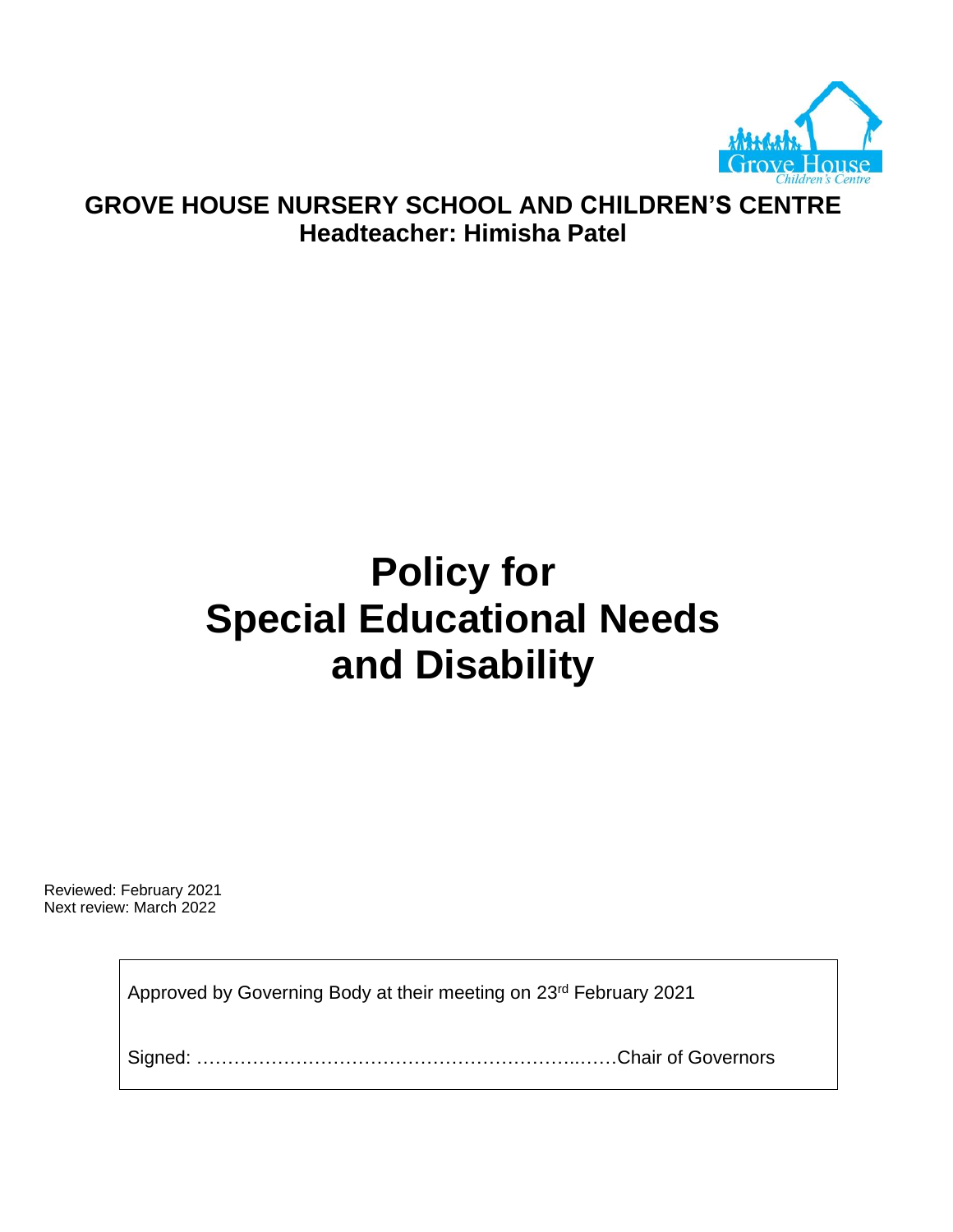# **Aim**

To meet the individual needs of all children, ensuring that all children are enabled to access the whole curriculum, to make good progress and, by means of integrated working, achieve their full potential. The purpose of this policy is to ensure that procedures are in place that are in line with the SEND code of Practice (2014) in order to support staff, parents and governors in working with children with SEND.

# **Objectives**

To create an environment that meets the Special Educational Needs and Disabilities of each child; To ensure that the Special Educational Needs of children are identified, assessed and provided for; To make clear the expectations of all partners in the process;

To identify the roles and responsibilities of staff in providing for children's Special Educational Needs and disabilities;

To enable all children to have full access to all elements of the school curriculum and school life;

To enable children in the school to work towards promoting a positive self-image and self worth;

To regularly review and evaluate children's progress and to work in partnership with parents and children throughout the process;

To promote joint planning with everyone who is in contact with the child to coordinate support and promote learning as effectively as possible internally and through the use of an EHAP referral system (Appendix 4) where a multi- agency approach is required.

#### **Inclusion**

All children at the school are equally valued, regardless of whether or not they have a Special Educational Need or Disability. They are included into every aspect of School life and encouraged to participate fully in all activities. Grove House Nursery School and Children's Centre is fully inclusive and fosters a sense of community and belonging through its:

- Inclusive ethos
- Broad and balanced curriculum for all children
- Systems for early identification of barriers to learning and participation
- High expectations and suitable targets for all

# **Co-ordination of Provision**

The SEN co-ordinator (SENCO) for the children is Helen Mayor. The person with overall responsibility for SEND provision is Himisha Patel. As Headteacher, she will keep the Governing Body fully informed and work closely with the School's SENCO.

The SENCO is responsible for

- The day to day operation of the School's SEND policy
- Liaising with and advising fellow members of staff on identification and strategies.
- Co-ordinating provision for children with special Educational Needs and Disabilities.
- Maintaining the School's SEND register and overseeing the records of all children with SEND
- Liaising with external agencies including the Educational Psychology service, Health Visitors and The Speech and Language Service.
- Liaising with parents and carers and keeping them in touch with other professionals
- Preparing and submitting paperwork for obtaining a statutory assessment.for particular children. (Appendix 5)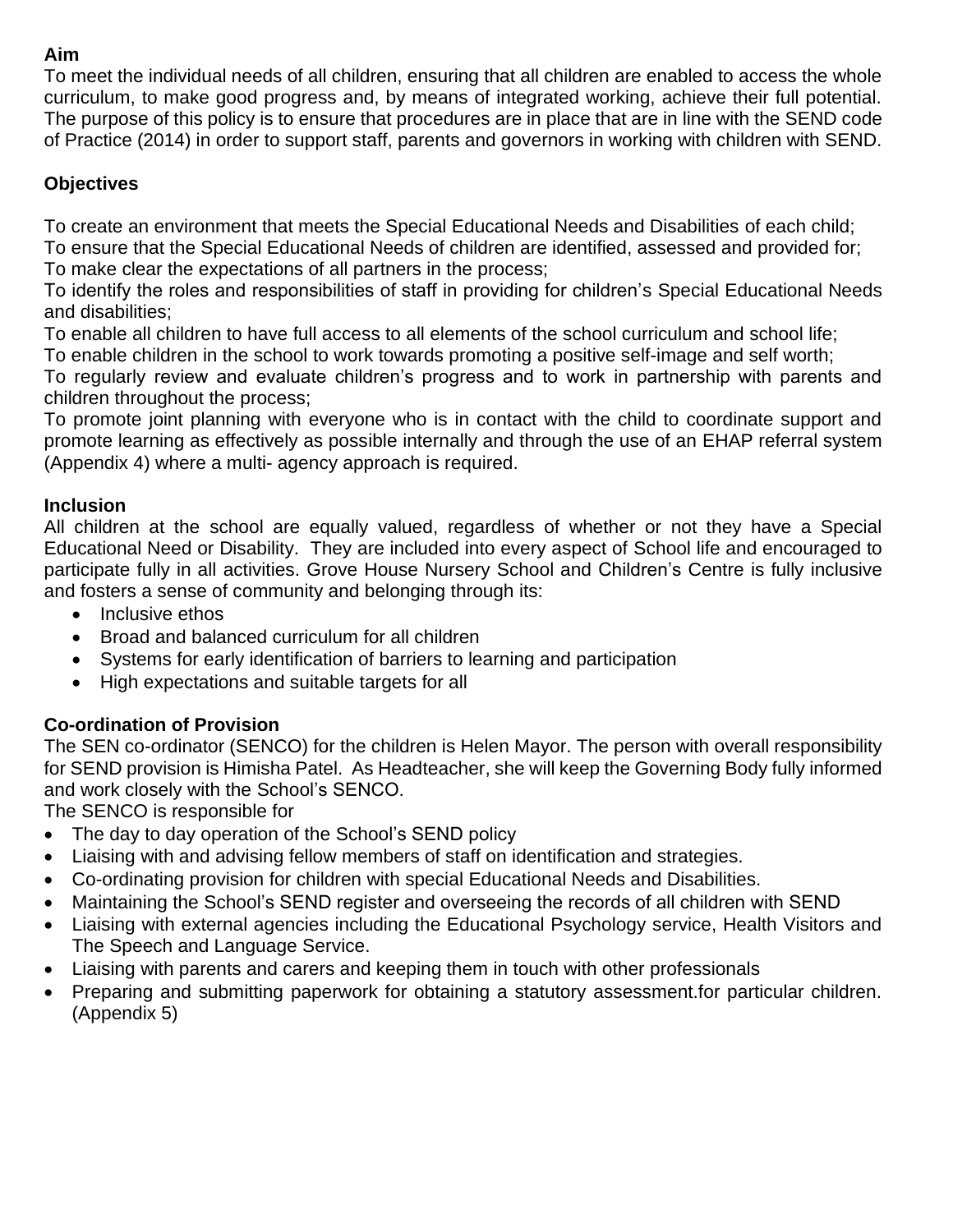#### **Definition of Special Educational Needs**

The Special Educational Needs and Disabilities Code of Practice states that "A child or young person has SEND if they have a learning difficulty or disability which calls for special educational provision to be made for them. A child of compulsory school age or a young person has a learning difficulty or disability if they:

(a)Have a significantly greater difficulty in learning than the majority of others of the same age: or (b)Have a disability which prevents or hinders them from making use of educational facilities of a kind generally provided for others of the same age in mainstream schools or mainstream post 16 institutions."

The SEND Local Offer is a resource which is designed to support children and young people with Special Educational Needs and/or disabilities and their families. It describes the services and provision that are available both to the families in Ealing that have an Education, Health and Care Plan and those who do not have a plan but still experience some form of Special Educational Need. The SEND Local Offer includes information about public services across education, health and social care, as well as those provided by the private, voluntary and community sectors. The Ealing Local Offer can be found at the following website: [www.ealing.gov.uk/send](http://www.ealing.gov.uk/send)

#### **Implementation**

The school staff work closely in partnership with parents, families and other professionals with regard to special educational needs. The range of needs may include:

- Communication and Interaction- this includes children with speech and language delay, impairments or disorders, specific learning difficulties such as hearing impairment dyspraxia and those who demonstrate features within the autistic spectrum.
- Cognition and Learning this includes children who demonstrate features of moderate, severe or profound learning difficulties or specific learning difficulties or such as dyslexia, dyscalculia
- Social, mental and Emotional Health this includes children who may be withdrawn or isolated, disruptive or disturbing, hyperactive or lack concentration
- Sensory and/or physical needs this includes children with sensory, multisensory and physical difficulties

The key person, with the support of the SENCO and the other members of the Senior Leadership team, is responsible for ensuring that each child and family receive the support they need. The school follows the Code of Practice for SEND, and this policy should be read in conjunction with this document.

The following list of factors are not specific to those children who have SEND, but may impact on progress and attainment;

- Attendance and Punctuality
- Health and Welfare
- EAL
- Being a Looked After Child
- Being a child of a Serviceman/woman

#### **Admission Arrangements:**

Children who have been identified as having additional needs are given priority on admission wherever possible. At their Induction Meeting, parents are given information about SEND procedures within the school, and informed about the effectiveness of early intervention in these needs. On the Home Visit staff talk to parents about any concerns they might have about their child's development. This visit is an opportunity to start to build trusting relationships and two-way communication between the school and the family.

#### **Resources/Provision**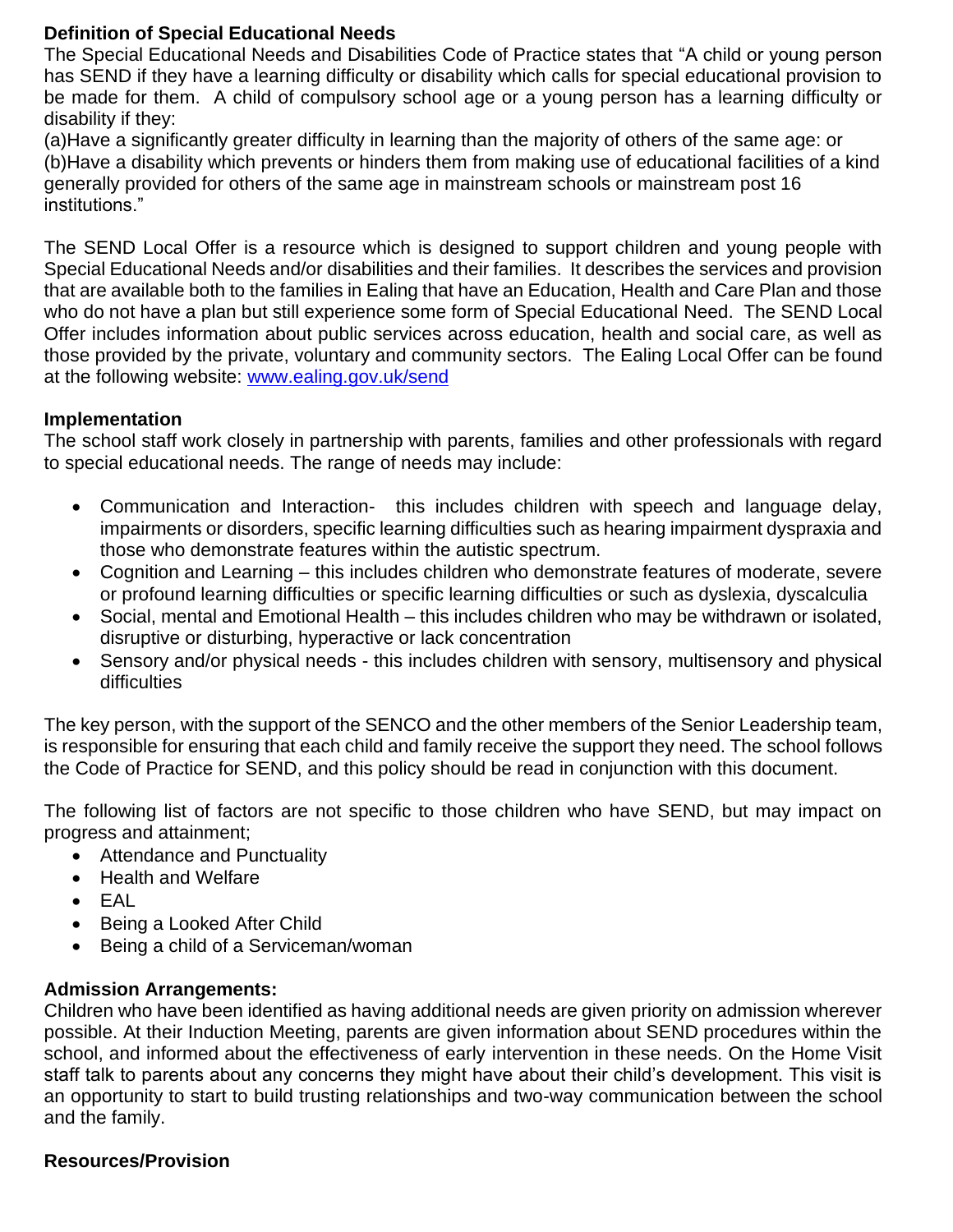Equipment may be purchased for children with specific requirements as the need arises. Staff may work with small groups on IEP targets (Appendix 3). Non-directive play techniques are used by all staff. Two members of staff are allocated to work with the Speech and Language Therapist and we have a bank of resources to help children with speech and language difficulties.

# **Identification:**

The SEND Code of Practice outlines a graduated response to pupils needs, recognizing that there is a continuum of need matched by a continuum of support.This response is seen as action that is additional to or different from the provision made as part of the school's usual differentiated curriculum and strategies.

A register is kept of pupils with SEND. Where concern is expressed that a pupil may have a Special Educational Need, the Keyperson alongside the class teacher take early action to assess and address the difficulties.

- Children's Special Educational Needs are sometimes identified prior to starting nursery by parents/carers, family doctor, Health Visitor, or other professional e.g. Speech and Language **Therapist**
- Staff may register a concern about a child following a home visit.
- Special Educational Needs may be identified once the child has started at the School.

This is an ongoing process involving observations by all staff and communication with parents. A team meeting every half-term will be held to go through the class lists so that any staff can highlight any new concerns. An Early Years Action Decision Checklist (Appendix 2) will then be filled in for these children about whom concerns have been raised.

#### **SEN Support**

Where it is determined that a child does have SEND, parents will be informed of the decision and the child will be added to the SEND register. The aim of formally identifying a child with SEND is to help the school to ensure that effective provision is put in place and so remove barriers to learning. The support provided consists of a four part process:

**Assess**: The school assesses all of the children's strengths and areas for development through observations and discussions with all keypersons . During the settling-in period, the focus continues to be on building relationships between the key person and the children and families in her/his group. Staff will carry out regular observations on each child, to inform the baseline (Appendix 1 target tracker). If any child is assessed as working below the 22-36 month age band in the prime areas, the key person is to inform the SENCO who will then discuss next steps with keyperson and parents/carers. Children's learning is shared with all parents on a termly basis. The infant toddler School use the same tracking tool as the over threes to identify SEND as well as the 2 year progress check.

**Plan**: Keypersons and SENCO discuss individual children's learning needs whether additional support would be appropriate and effective. Keypersons and SENCO meet with individual parents and discuss learning and areas of concern and targets will be set in conjunction with the parents/carers.

**Do**: The key person is responsible for gathering evidence on how well the child is progressing towards these targets. If at any stage during a child's time in nursery a key person has concerns about their progress, the key person should approach the SENCO and complete an Early Years Action Decision Checklist (Appendix 2) to inform further SEND planning for the child. Keypersons and SENCO plan IEP's in discussion with parents. Where the need for involvement from outside agencies has been decided then the SENCO will initiate an EHAP ( outside agencies might include : A Speech and Language Therapists , or The Child Development Team).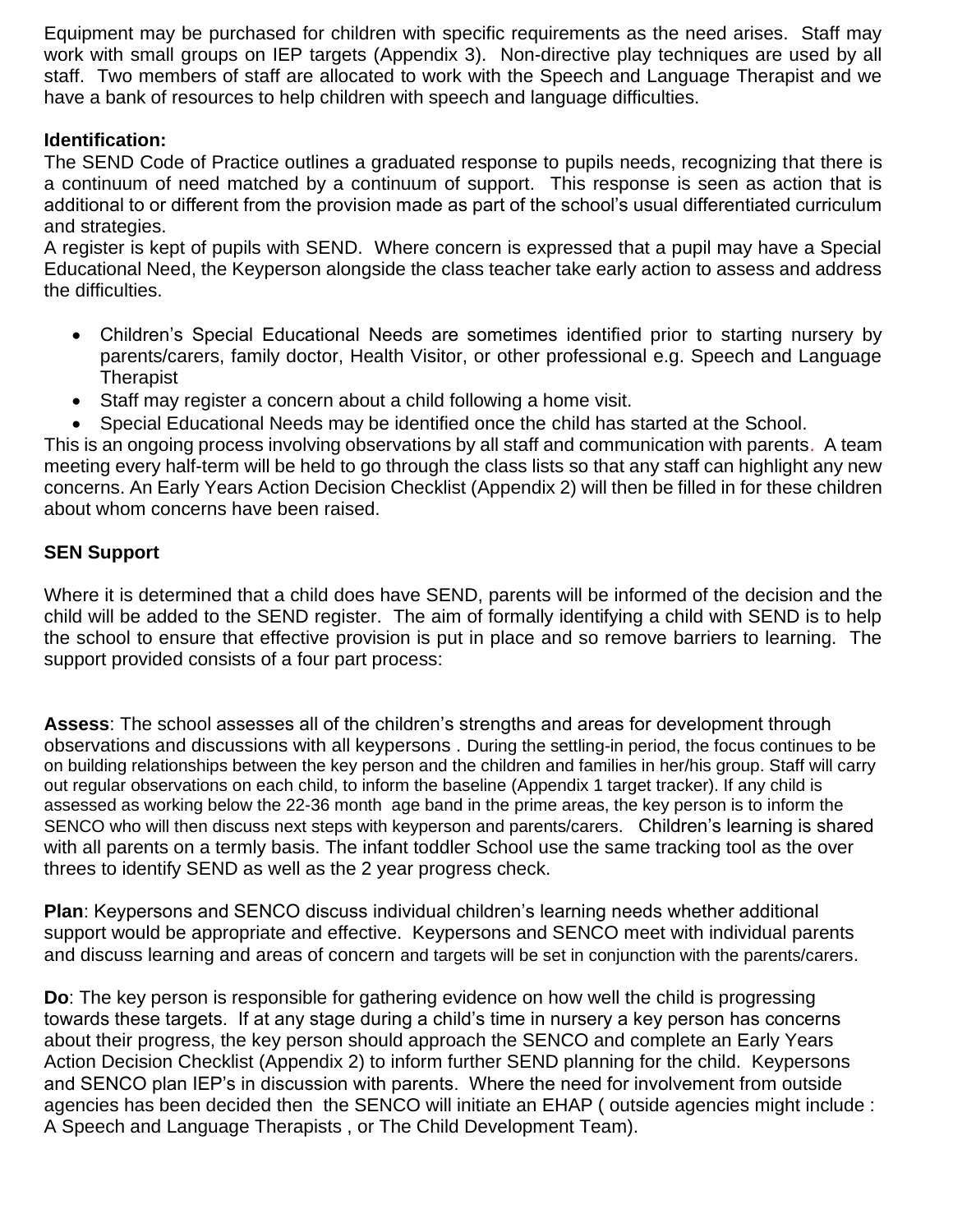**Review**: IEP's are reviewed with the keyperson and parents termly. Where there is multi-agency involvement then a TAF meeting is arranged regularly to review progress and agree next steps. Review meetings should focus on the progress made by the child; the effectiveness of the IEP; the contribution made by parents; updated information and advice and future action. Where there is no involvement of outside agencies then the SENCO and Keyperson (where possible) will meet with the parent(s)/carer(s) to review progress.

The outcome of the review maybe:

- 1. If the child has made good progress, a decision could be made to remove the child from the SEN support
- 2. If the child's progress is satisfactory, the child remains at SEN support. A revised IEP is drawn up by the SENCO, Parents/carers, keypersons and support services.
- 3. If the child makes little or no progress the SENCO will request that the LEA considers issuing an Education and Health Care Plan.

This is an on-going cycle to enable the provision to be refined and revised as the understanding of the needs of the child grows. This cycle enables the identification of those interventions which are the most effective in supporting the child to achieve good progress and outcomes.

# Staged Procedures

At Grove House Nursery School and Children's Centre we have a three tiered approach to support Children's learning.

- Universal this is quality first teaching for all children, delivered by all keypersons and is differentiated to meet individual children's needs and learning styles.
- Targeted This includes the graduated approach of 'assessing, planning, providing and reviewing children's learning and interventions that have been put in place to support individual children which includes small group activities as well as one to one support where needed.
- Specialist this includes the involvement of outside agencies that are working with the children on a regular basis. This may include Educational Psychology, Speech and Language Therapy, Occupational Therapy and the Child Development Team. Where appropriate the School can request that Local Authority Services carry out a Statutory Assessment of need and consider whether an individual requires an Education and Health Care Plan.

At the stage of targeted and Specialist intervention consent must always be gained from parent(s)/carer(s).

At Grove House Nursery School and Children's Centre we adopt a quality first teaching approach, the key characteristics of this are:

- Based on child inititated/adult led play
- Focused lessons with 'smart' objectives
- High expectations for all children's involvement and engagement with their learning
- High levels of interaction with keyperson and other children for all
- Appropriate use of questioning, modelling and explaining
- An emphasis on learning through dialogue, with regular opportunities for children to talk both individually and in groups
- An expectation that children will accept responsibility for their own learning
- Regular use of encouragement and authentic praise to engage and motivate

Parents will always be given a copy of the Individual Education Plans.

# **EHC PLANS:**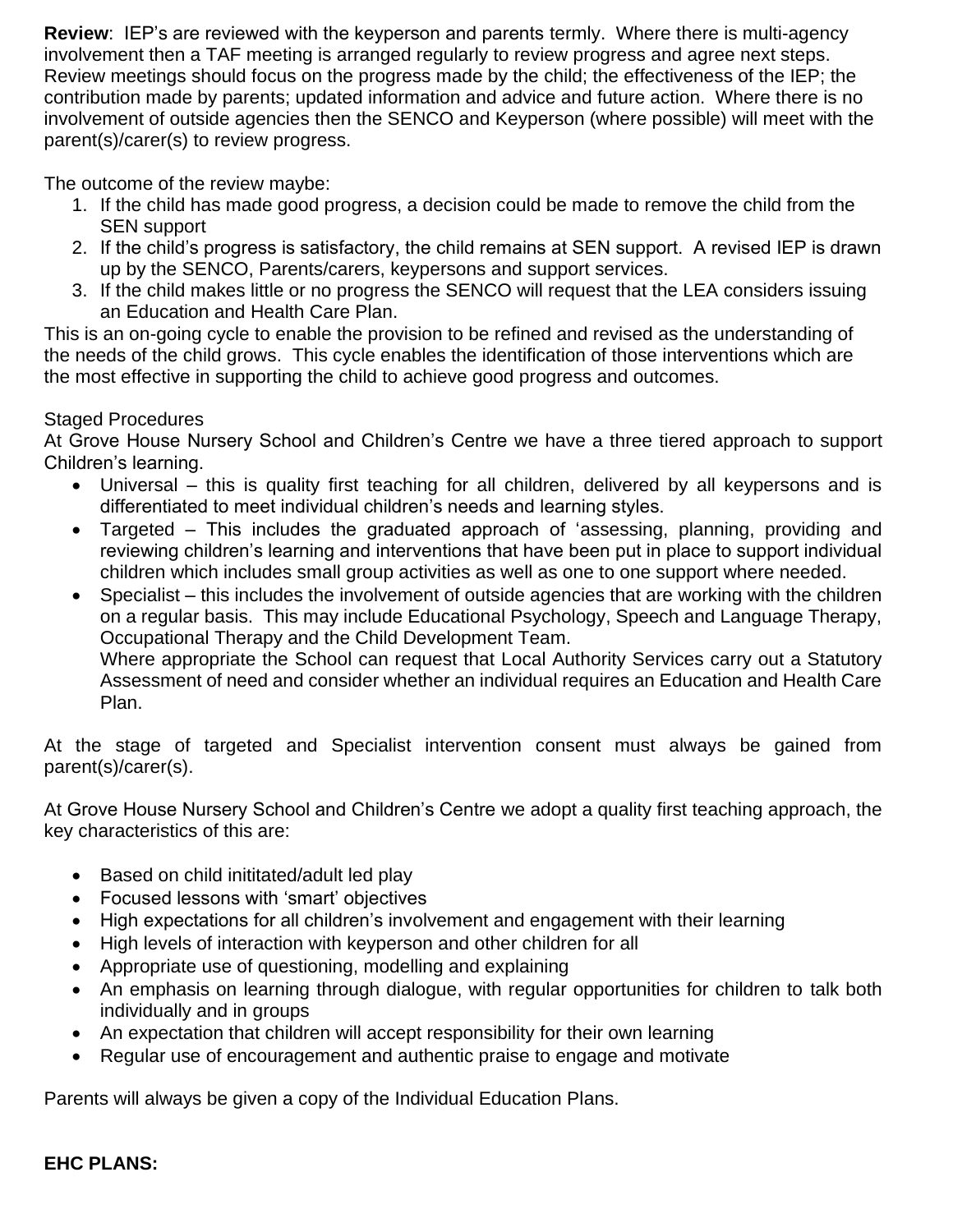Where families, staff and other professionals agree that a child is not making progress even with targeted support at the Specialist Assessment Level of support it may be decided to seek an Education, Health and Care (EHC) plan. This will mean evidence from all those in contact with the child being submitted to the local authority, who will decide whether a child is eligible for funding for individual support.

# **SENDPLAN:**

A SENDPLAN meeting will be held at least once a term, when outside professionals and School staff will meet to discuss children with SEND about whom we have particular concerns. This is a chance for professionals to share information and plan next steps**.**

# **Transition Arrangements**

#### **When moving across from the infant toddler centre to the over threes:**

- Information will be passed on to the keyperson in advance and in most cases, a transition meeting will take place and all necessary paperwork will be handed over to the child's new keyperson.
- Children will be able to visit the over three's regularly prior to their start date.
- The new keyperson will visit the child in the Infant toddler School to observe him/her and start to develop a relationship.
- Joint home visits with the Infant toddler centre keyperson and the new over threes keyperson will be carried out where possible.

#### **When children come from other nursery providers:**

• Settings are contacted to obtain information about the child's records and progress.

# **Whenever any child moves to another school we always pass on school records to a new school.**

#### **If a child has SEND we also:**

- Pass on SEND records to the new school including SEND support plans or statement/EHC Plans and 'one page profiles'.
- Liaise with the SENCO/ of the new school to clarify any information necessary.
- If needed we can include suggested ways to support a child to ensure they settle quickly in their new school
- If possible we invite the new school to the last review of a child with a statement/ EHC Plan and a transition plan can be set up as part of this meeting.

#### **Success Criteria**

Criteria for evaluating success of the school's SEND policy are:

- More accurate and earlier identification of pupils with SEND
- Evidence of improved pupil performance through entry and exit data
- Increased level of parental involvement and pupil involvement
- All staff have knowledge of pupils with SEND and fulfil their responsibilities with regard to IEP's
- Development of SEND Training

#### **Complaints Procedure**